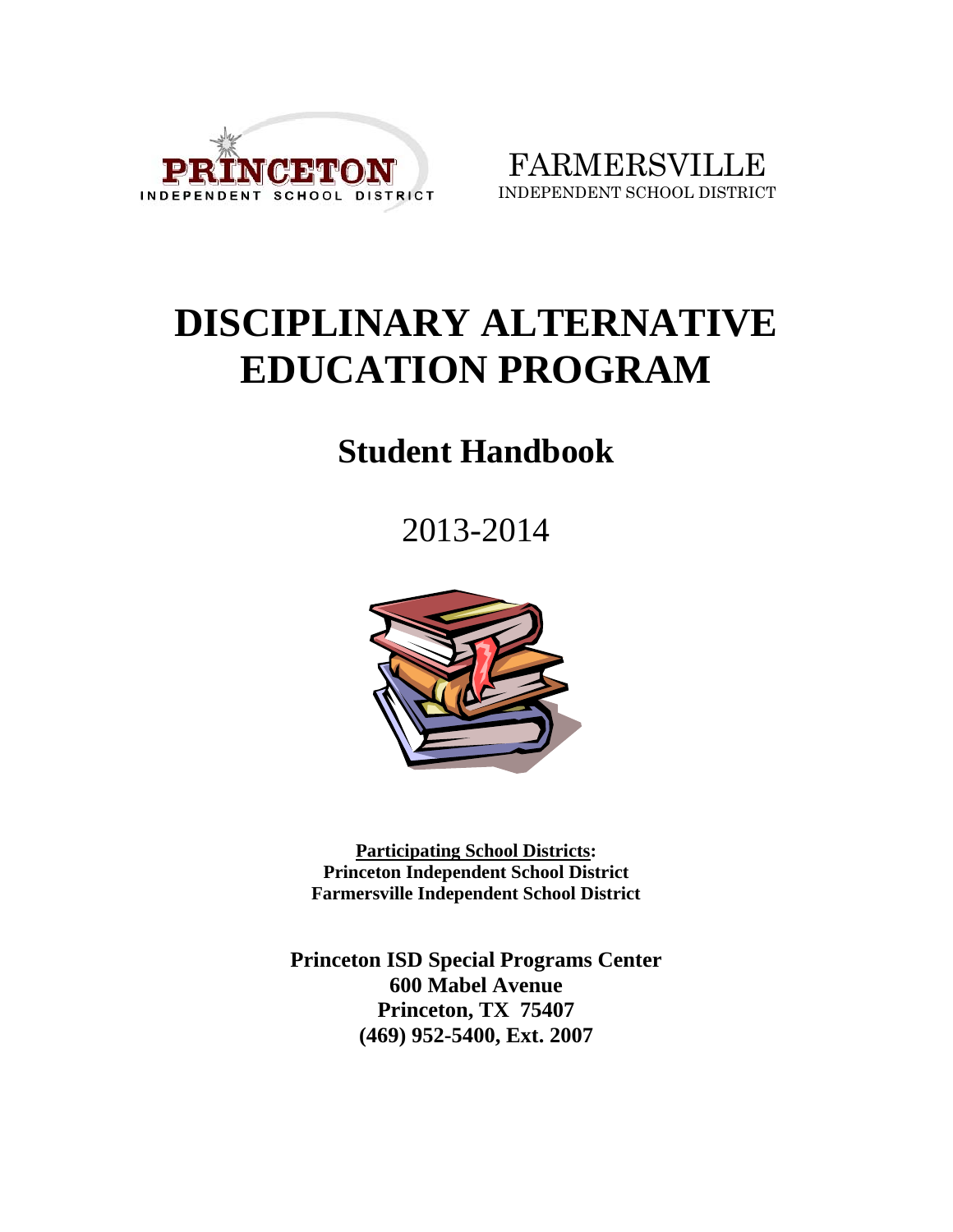#### **ACKNOWLEDGMENT FORM**

**We acknowledge that we have received a copy of the Disciplinary Alternative Education Program Handbook for the 2013-2014 school year and understand that students will be held accountable for their behavior and will be subject to the disciplinary consequences. Texas Penal Code Section 30.05 Criminal Trespass requires prior notice that entry was forbidden. This notice prohibits the student listed below to attend any extra curricular school activities or public school campuses or public school grounds during their placement at DAEP.** 

**Print name of student** 

**Signature of student** 

**Print name of parent/guardian** 

**Signature of parent/guardian** 

Date:

**School: \_\_\_\_\_\_\_\_\_\_\_\_\_\_\_\_\_\_\_\_\_\_\_\_\_\_\_\_\_\_\_\_** 

Grade level:

**\*\*Please sign this page, remove it, and return it to the DAEP. Thank you. A copy will be kept on file at the DAEP and at the home campus.**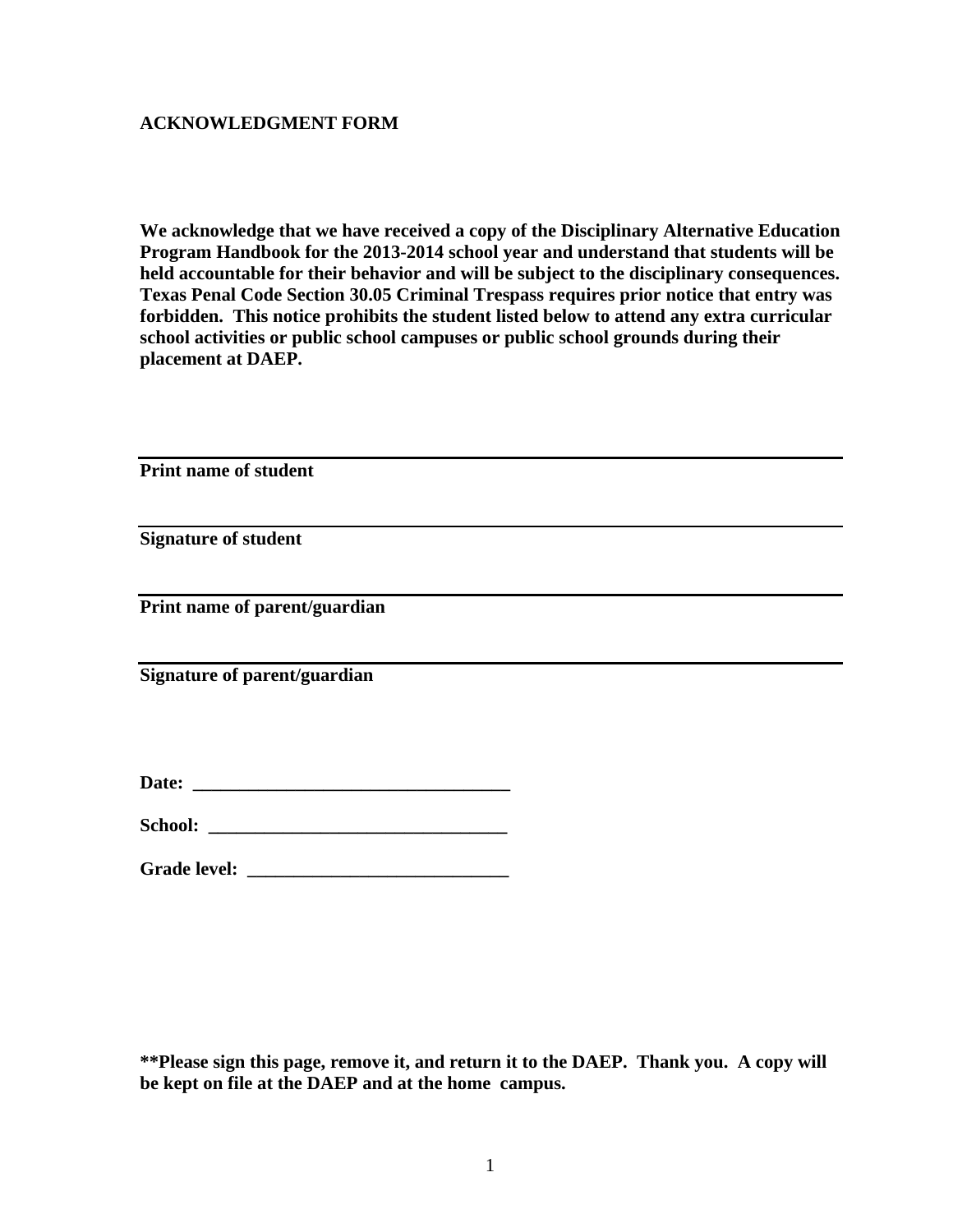# **PREFACE**

To Students and Parents:

The Princeton and Farmersville Independent School Districts' Disciplinary Alternative Education Student Handbook contains information that parents and students will need to review when the student is placed in DAEP. Throughout the handbook, the term "the student's parent" is used to refer to the parent and/or legal guardian.

Students and parents also need to be familiar with the students' home campus handbook as this DAEP Handbook serves as a supplement to the home campus handbook while the student is placed in the Princeton ISD Disciplinary Alternative Education Program.

# **PHILOSOPHY**

Students in the Princeton and Farmersville Independent School Districts are expected to conduct themselves in an appropriate and respectful manner. Politeness in conduct, serious application to schoolwork, and the consideration of the rights of others are the expected standards for our students. Students in DAEP will also be actively involved in the Character Education Program as outlined in the Princeton ISD District Policy. It is the philosophy of the Disciplinary Alternative School Staff that the students have a right to learn and teachers have the right to teach in a safe and orderly environment. The Disciplinary Alternative School Program provides a highly structured and controlled academic setting with an emphasis on core curriculum, life/coping skills, character education, and an opportunity for the student to work with highly skilled professional staff members. During these sessions, provided to each student individually and/or in small groups, students will:

- Receive academic instruction and/or tutorial sessions
- Be afforded the opportunity to explore alternative strategies to use in various circumstances
- Be equipped with strategies he/she may employ to avoid the escalation of a potentially dangerous or disruptive situation
- Discuss the nature of natural consequences, and be assisted with knowledge and instruction which will aid the student in making the types of decisions that will enable them to be more successful when he/she returns to their home campus.

# **STAFF**

Mr. Philip Anthony, Superintendent of Princeton ISD

Mr. Jeff Adams, Superintendent of Farmersville ISD

Ms. Jean Trout, Director of Special Programs

Mr. Jerry Riley, Asst. to Director of Special Programs

Mr. Jim Hamilton, Teacher

Ms. Terry Kellogg, Secretary

Mrs. Nancy Blanks, Paraprofessional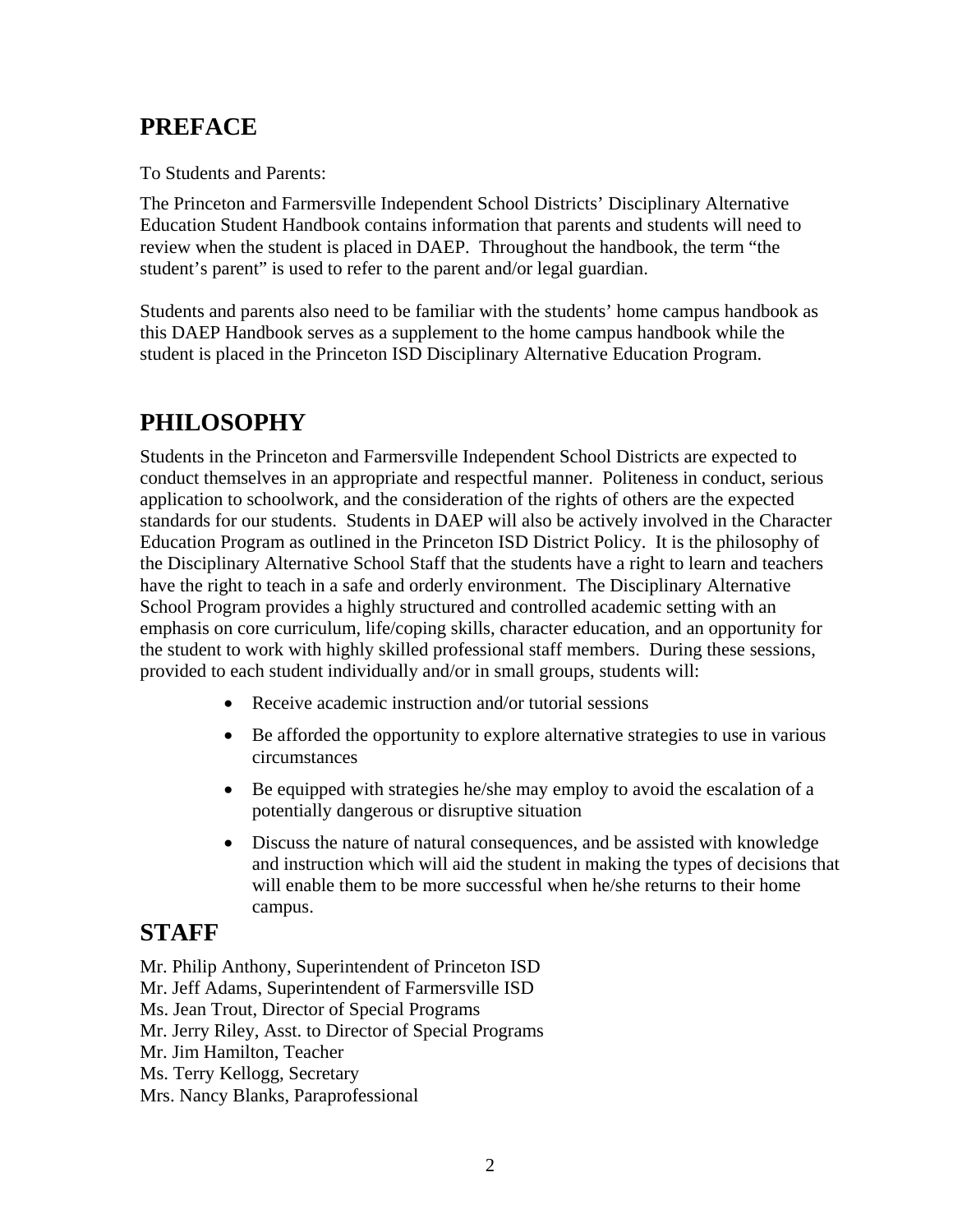### **PROGRAM OBJECTIVES**

To provide appropriate instruction in a setting that emphasizes:

- a. a highly structured environment
- b. a place for the student to continue to learn
- c. the continuation of academic pursuits in the core subject areas

To provide assistance and encouragement for students to:

- a. make behavioral adjustments, stressing that the students are held accountable for their actions and the natural consequences of inappropriate behaviors.
- b. take part in group and/or individual discussions that will help students learn to make better decisions, avoid escalating potentially troublesome situations, and equip students with alternative strategies to use in various situations.
- c. learn to make short and long-range plans and goals
- d. earn the privilege of returning to their regular school setting

To provide a foundation for personal and social growth in order to develop students of exemplary character who become responsible, productive, and caring citizens.

#### **ENTRY REQUIREMENTS**

Students will be assigned to the Disciplinary Alternative School in accordance with the discipline management plan procedures contained in the Student Code of Conduct. **Typically**, students will be placed for a twenty (grades 1-6), or thirty-day (middle, junior high, and high school) period of time. An ARD committee must meet and make a recommendation before a Special Education student may serve more than ten (10) days in the DAEP setting. An ARD committee may determine that a DAEP assignment is not an appropriate placement for some students with special needs.

#### **ENTRY PROCEDURES**

All administrative personnel who are referring a student for a DAEP Placement must complete the **Request for DAEP Placement Form** and **submit to** Ms. Jean Trout**.** Ms. Trout or her designee will notify the DAEP and will schedule an entry conference. The following items are needed for the entry conference:

- a. The student, a parent, the DAEP administrator or his/her designee must attend the entry conference.
- b. The student's discipline record will be reviewed as well as the intervention techniques used and other attempts made by school personnel to redirect inappropriate and/or unacceptable behavior.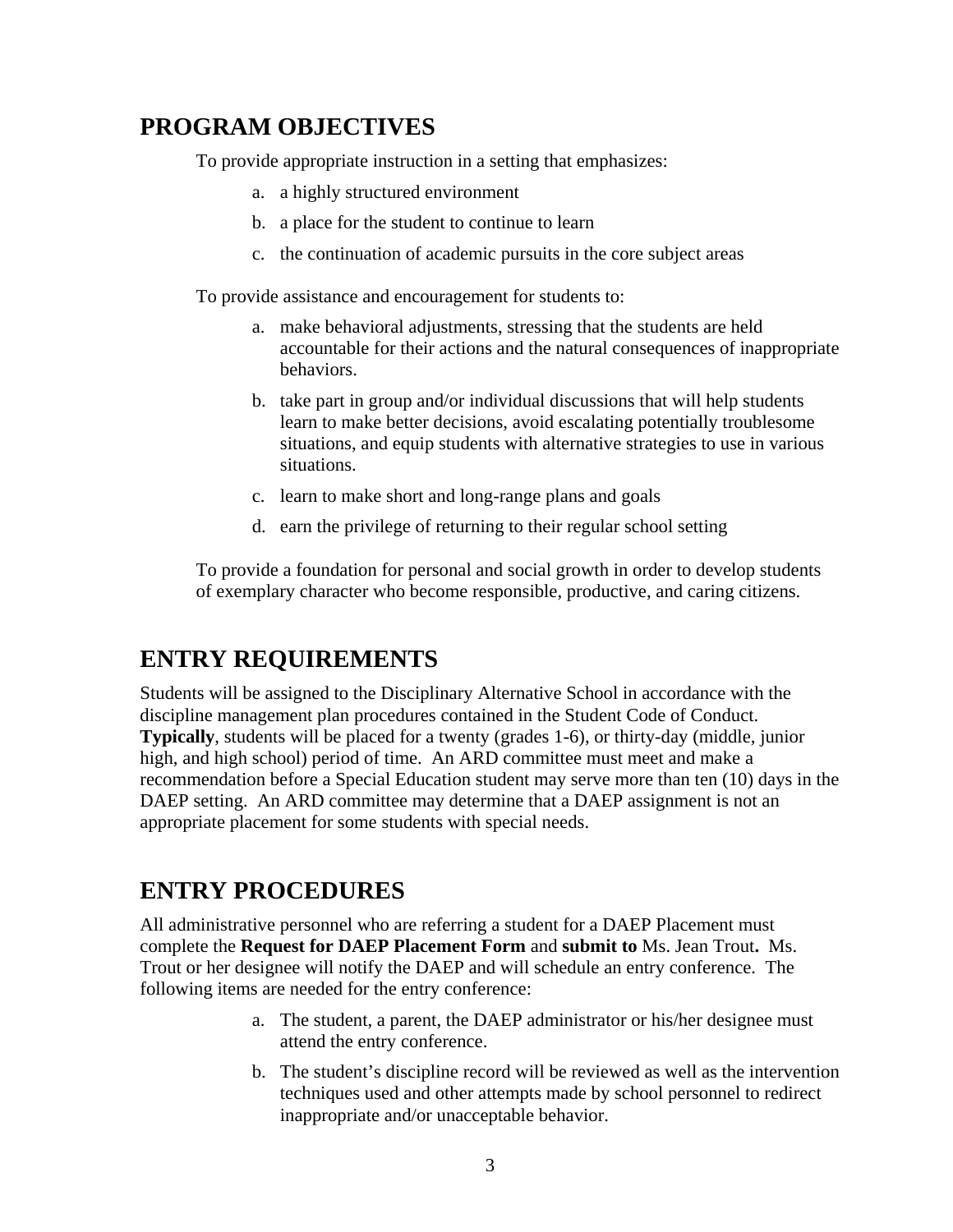- c. The DAEP Handbook will be reviewed with the student and parent with an emphasis on academic and behavioral expectations held by the districts' administrative personnel.
- d. Grading procedures will be discussed during this meeting.
- e. Transportation issues will be discussed.
- f. Expectations of the dress code will be covered.
- g. The student and parent will be briefed as to where to report in the morning, the arrival and dismissal procedures, security issues, the clipboard and daily schedule, provisions for lunch, tour the facility, and review the level system that the student must successfully complete before they will be able to return to their home campus. The student will be assigned a work station (which the student will be held accountable for keeping neat and orderly as well as graffiti free).
- h. Prior to beginning their new placement at the DAEP campus, the students will be provided with an orientation session.
- i. The student will begin their assignment the following day.

### **EXIT REQUIREMENTS**

Students earn the privilege of returning to their regular campus only after successfully completing and by having met all the following requirements. The student must:

- a. Have served at least the minimum number of days required.
- b. Achieve acceptable rating for each day assigned.
- c. Have satisfactorily completed all work assigned.
- d. Leave their work station in order.
- e. Have successfully demonstrated an understanding of the Character Education program and the positive character traits.

**The number of days assigned may be lengthened or reduced by the DAEP staff. The home campus will be notified of the date the student will return to that campus.** 

#### **DAEP DISCIPLINE LEVEL SYSTEM**

Students' progress while they are assigned to the Disciplinary Alternative School will be monitored. It is our desire that students learn to be responsible for their own actions. Consequences naturally will follow various inappropriate choices or poor decisions while the student will earn the rewards when he/she has made more appropriate choices and demonstrated the ability to successfully function within a structured school setting. Failure to follow the DAEP rules could result in detention, suspension, additional placement at DAEP, or expulsion to Collin County JJAEP the remainder of the year.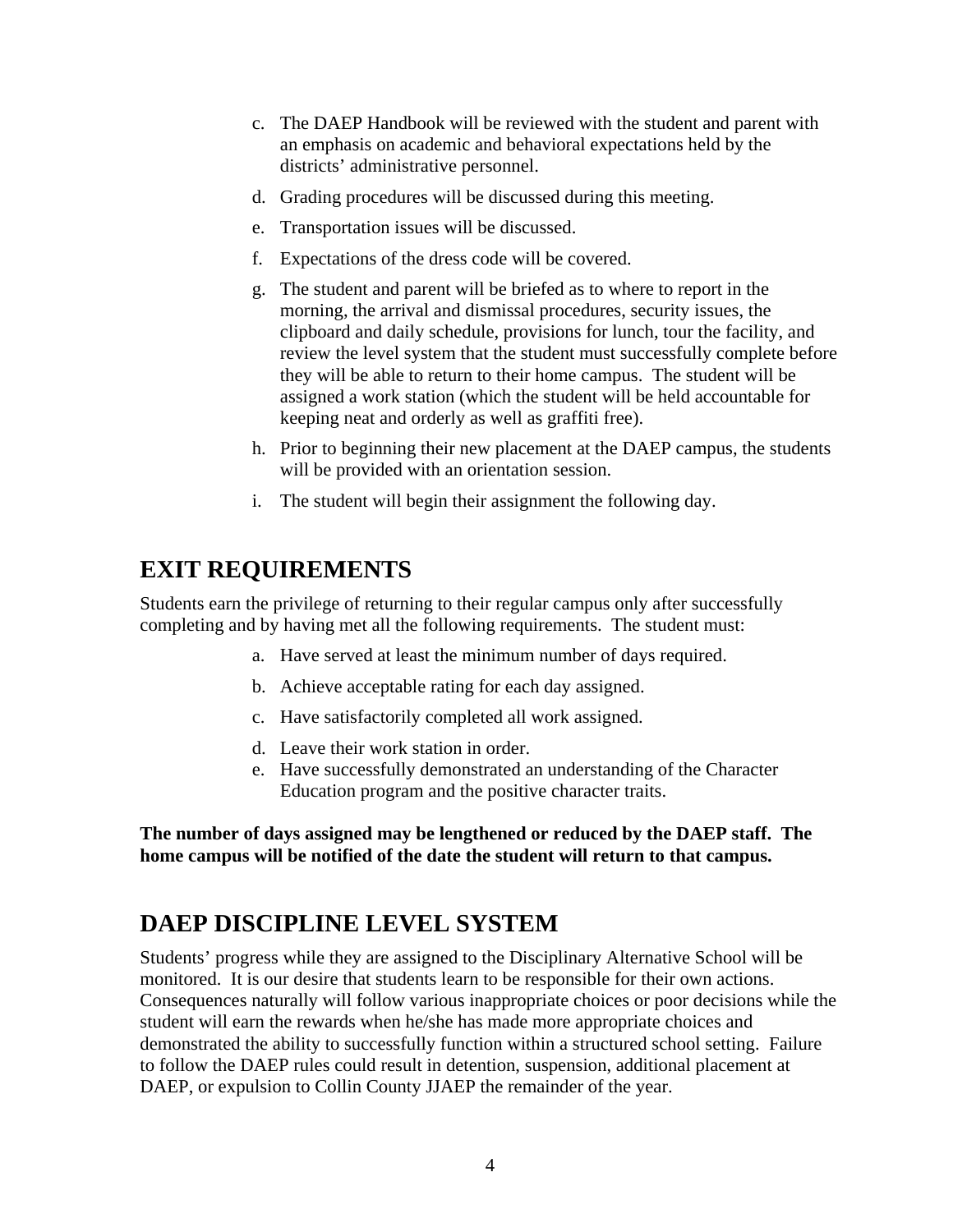General DAEP classroom rules include:

- Be respectful to all DAEP staff members, other students, and visitors and/or guests (persons, property, space, etc.) at all times.
- Have all the necessary materials and be ready to start on time.
- Remain on task and stay focused on goals throughout the day.
- A student must raise his/her hand and wait in an appropriate manner until his/her request is received and considered and the student has received permission to move away from his/her designated area or ask a question/make a comment.
- The Code of Conduct and Dress Code of the DAEP will be strictly observed.

The items listed below are the criteria that will be used to determine reduction of days at DAEP:

- a. **Attendance**
- b. **Conduct**
- **c. Academics**
- d. **Dress code**
- e. **Exceeding goals**

#### **STUDENTS CAN EARN UP TO 10% OF THEIR TOTAL DAYS ASSIGNED FOR EARLY DISMISSAL BACK TO THEIR HOME CAMPUS FOR PERFECT ATTENDANCE, GOOD BEHAVIOR, AND SUCCESSFULLY COMPLETING ALL ACADEMIC ASSIGNMENTS.**

# **CHECK-IN/CHECK-OUT PROCEDURE**

- Students are not to arrive at the campus before 7:45 a.m.
- Classroom instruction will begin at 8:00 a.m. Students will wait patiently while security procedures (check for illegal substances or items during entry) are followed.
- Students will put their cell phones and/or other technology devices in an envelope with their name on it to be locked up. Devices will be returned at the end of the day.
- Students will place their lunch in the designated area and/or order a sack lunch for that day.
- Students will take their clipboard, their daily schedule, and go quietly and directly to their assigned seat.
- Once at their desks, the students will immediately begin to work on the goals and objectives as outlined on their schedule.
- Students will be dismissed one at a time. Each student will hand the DAEP staff member any completed assignments and his/her clipboard.
- Students will be dismissed at 3:00 p.m. and are expected to leave the facility and campus area by 3:10 p.m.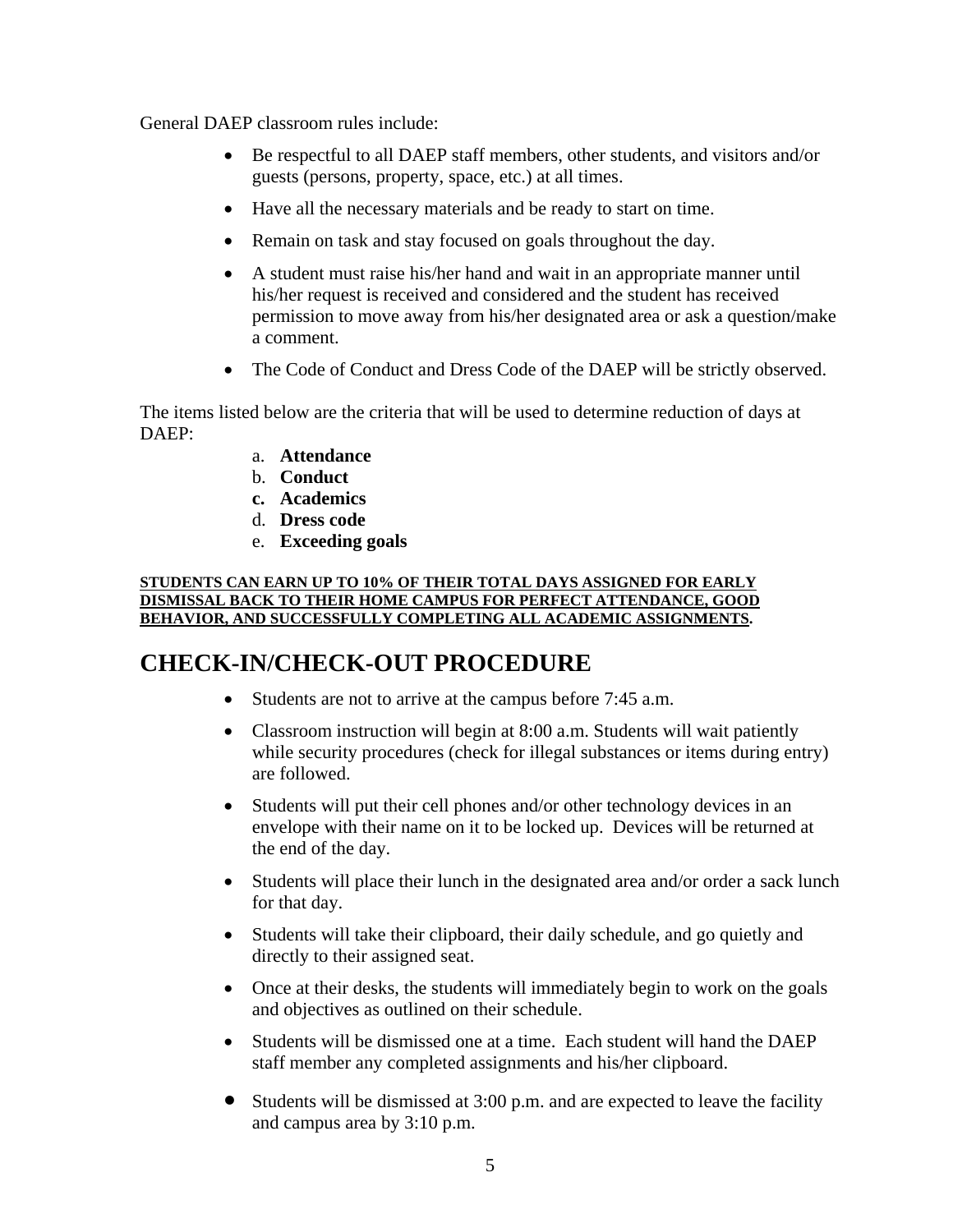### **THE LEVELS**

#### **A student must work their way through two levels.**

- In order to advance from entry level to mastery level a student must earn acceptable scores in all core subjects and follow classroom rules for 5 consecutive days.
- To maintain mastery level status the student must continue to follow DAEP Student Handbook, Student Code of Conduct and Classroom Rules.

#### **For a student to exit this program and return to his/her home campus a student:**

- a. must have earned an acceptable score for each day assigned to DAEP.
- b. must have satisfactorily completed all academic assignments on his/her final day in the Disciplinary Alternative Education Program.
- c. must have all his/her textbooks and work station in order.

# **LAW ENFORCEMENT**

If a student's behavior, while he/she is receiving his/her educational services at the Disciplinary Alternative School so warrants, law enforcement officials will be called. **Violations of this nature might include, but are not limited to:** 

- 1. assault
- 2. fighting: a student involved in a fight will be suspended for three (3) days and up to twenty (20) days will be added to that student's DAEP assignment
- 3. possession of firearm or weapon: will result in expulsion
- 4. possession of drugs or drug paraphernalia: will result in expulsion
- 5. when it has been determined that a student is under the influence of alcohol or an illegal drug, that student will face expulsion.
- 6. leaving campus without permission
- 7. disruption of class environment
- 8. threat to another student or staff member

A student who, after being placed in a Disciplinary Alternative Education Program, continues to engage in serious or persistent misbehavior that violates the district's previously communicated written standards of student conduct, may be expelled. TEC 37.007 ©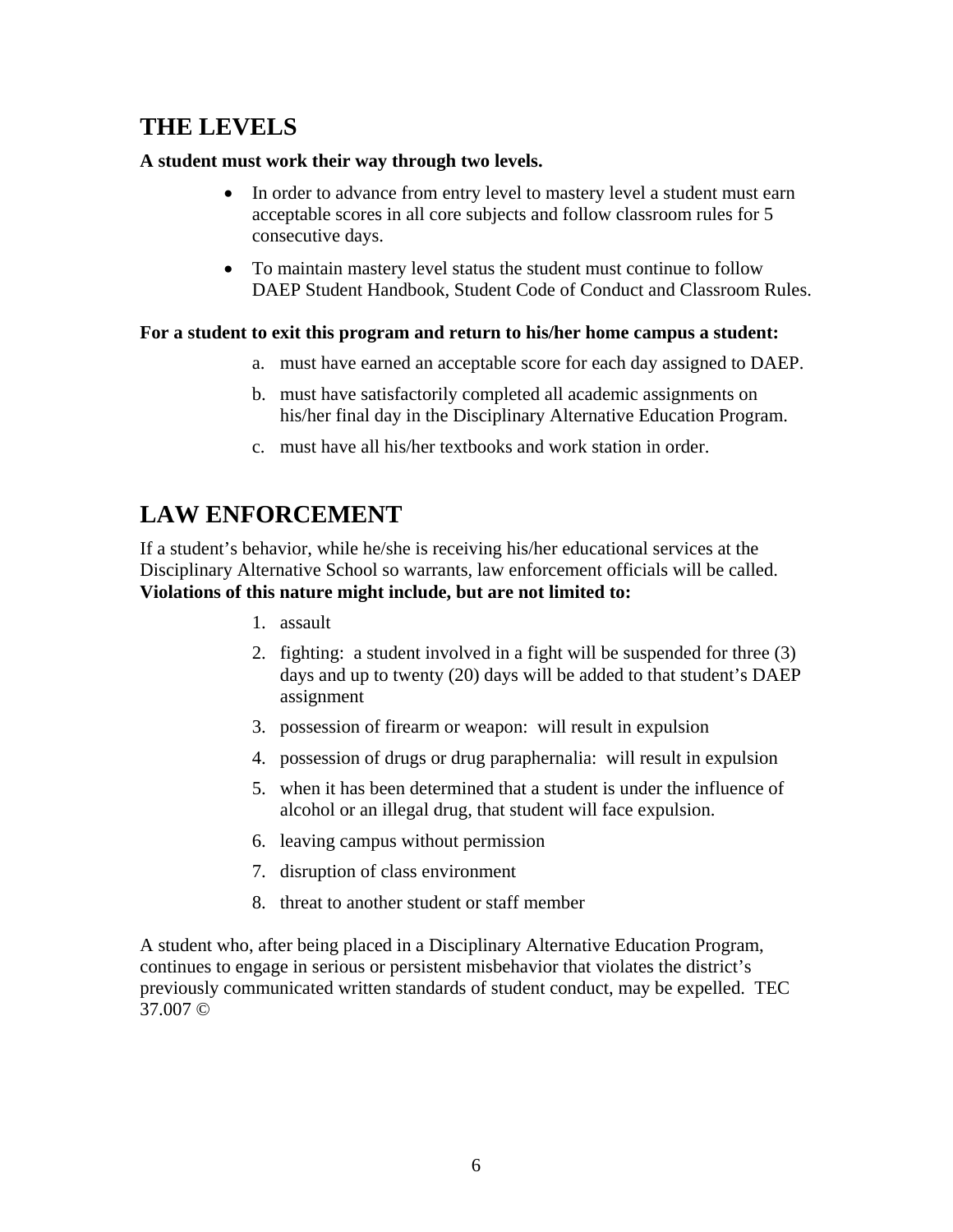Any student committing a DAEP placement offense, while already assigned to the Disciplinary Alternative School, may be expelled.

Expulsion from the Farmersville or Princeton Independent School District will result in a placement at the Collin County Juvenile Justice Disciplinary Alternative Education Program.

# **ATTENDANCE**

Regular school attendance is essential for the student to make the most of his or her opportunity to receive a free and public education, to benefit from teacher-led activities, to build on each day's learning, to interact with his/her peers in group projects or activities, and to learn strategies that will help prepare the student to be successful in the twenty-first century.

State law requires that a student between the ages of six and 18 attend school, as well as any applicable accelerated instruction program, extended year program, or tutorial session, unless the student is otherwise excused from attendance or legally exempt.

A court of law may also impose penalties against both the student and his or her parents if a school-aged student is deliberately not attending school. A complaint against the parent may be filed in court if the student:

- Is absent on three or more days or parts of days within a four-week period, or
- Is absent from school on ten or more days or parts of days within a six-month period in the same school year.

Students will remain on the attendance roll of their home campus. Each student's attendance will be kept by the DAEP and reported to the home campus. During the last week of the student's DAEP placement, the Principal and PEIMS clerk will be notified of the anticipated date of the student's return.

# **ABSENCES**

If a student is absent, the parent must notify the Disciplinary Alternative School by calling (469) 952-5400, ext. 2007. The student must submit a note from his/her parent explaining the reason for the absence upon his/her return to the Disciplinary Alternative School. **A student is required to make-up all absences before returning to his/her home campus. Unexcused absences will result in student making up day missed plus 1 day for each unexcused day.**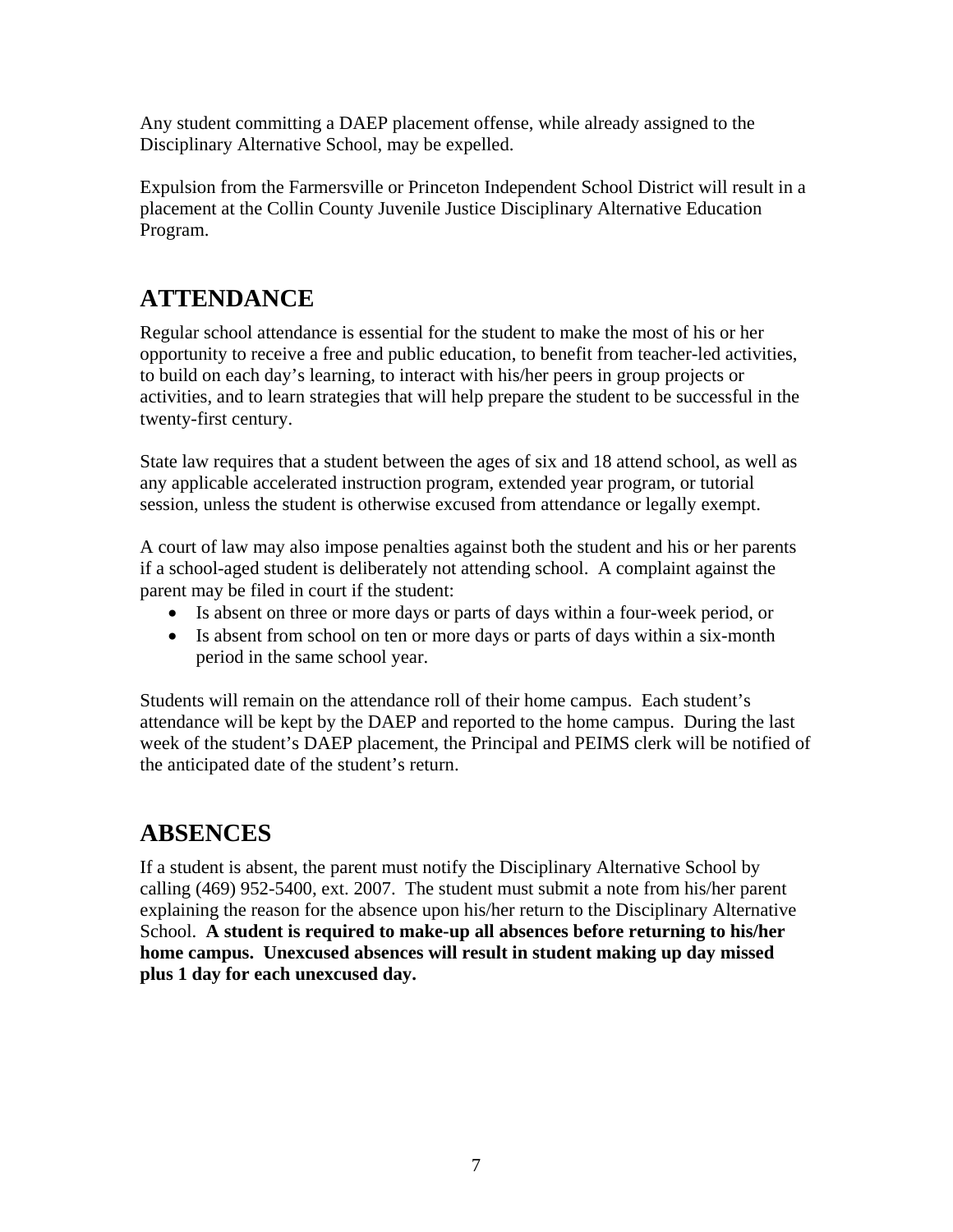# **SCHOOL HOURS**

**The Disciplinary Alternative School day will begin at 8:00 a.m. and end at 3:00 p.m. Upon arrival (no earlier than 7:45 a.m.) all students must report to their assigned classroom. Additional DAEP days will be given to students who do not comply with these rules. All students must be searched and escorted into the building.** 

# **TARDINESS**

Students will be considered tardy if they arrive after 8:00 a.m. and if they are not in the designated area as requested. Consequences for tardiness will be handled at the DAEP and the student's home campus will be notified.

# **TRUANCY**

Truancy is defined as student absence without consent or knowledge of parent or school personnel. The student will be required to make up the day missed, plus 1 day for each unexcused absence.

# **CAFETERIA SERVICES**

Students have the option of purchasing a sack lunch each morning during the check-in, or the student may provide his/her own sack lunch. If a student brings a lunch from home, please make sure it is something that does not have to be refrigerated. A lunch from home must be clearly labeled with the student's name. No glass containers or open drinks are allowed. The district participates in the National School Lunch Program and offers nutritionally balanced lunches each day. Free and reduced-price lunches are available based on financial need and will be provided for those students who qualify.

# **COMPUTER RESOURCES**

To prepare students for an increasingly computerized society, the Princeton and Farmersville school districts have made a substantial investment in computer technology for instructional purposes. Use of these resources is restricted to students working under a DAEP staff member's supervision and for approved purposes only. Students and parents will be asked to sign a user agreement (separate from this handbook) regarding the use of these resources; violations of this agreement may result in the withdrawal of privileges and other disciplinary action.

**Students will not be allowed to use e-mail. Internet may be used only with verbal permission from instructor. Violation will result in student's removal from computer.**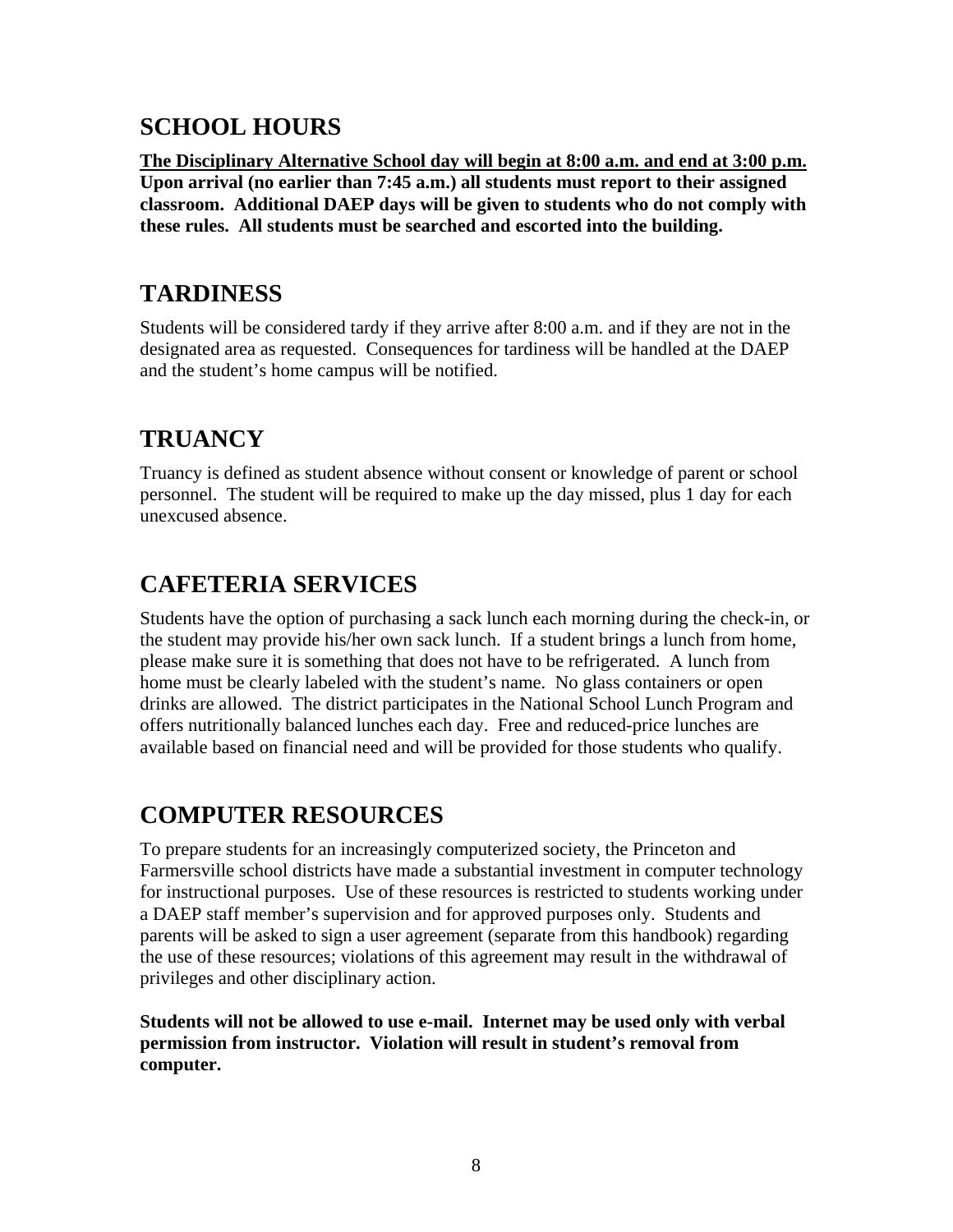# **CURRICULUM AND INSTRUCTION**

Students will be instructed in their core curriculum classes while enrolled in the Disciplinary Alternative School. Students will be offered a variety of opportunities to complete work within their core curriculum classes. DAEP personnel may work with students individually or in class settings, using computer guided instruction as well as conventional teaching strategies to complete the designated curriculum. DAEP personnel will work in conjunction with the home campus teachers to attempt to keep the student on pace to help facilitate an easy transition back to the student's regular education placement.

Students may lose credit for elective classes while placed in the Disciplinary Alternative School. Attempts will be made to continue academic work in non-core classes for students within a year of possible graduation. In some cases, elective class credits will not be given while a student is receiving his/her educational services at the DAEP campus.

Students assigned to the Disciplinary Alternative School will have the opportunity to participate individually and/or in small group sessions with an administrative staff member. In addition, the DAEP staff will assist students in decision-making, goal setting, anger management, peer interaction compliance, and authority figure coping skills and will provide some drug and alcohol education. The DAEP staff will determine if there is a need for other topics to be introduced and explored.

# **DRESS CODE**

- 1. Regular fitted blue Jeans, worn with a belt when appropriate (no sagging or low-riding jeans, no dress pants, shorts, wind suits or capris).
- 2. Plain T-shirt with sleeves (no writing or logos or pictures on shirts)
- 3. Closed-toe shoes
- 4. **NO JEWELRY OF ANY KIND** (boys and girls)
- 5. Natural hair colors only
- 6. No cell phones
- 7. No CD players or radios / No MP3 players or IPODS
- 8. No make-up on male students
- 9. No hats

Final judgment about the student's dress code will be made by the DAEP Principal or his/her designee.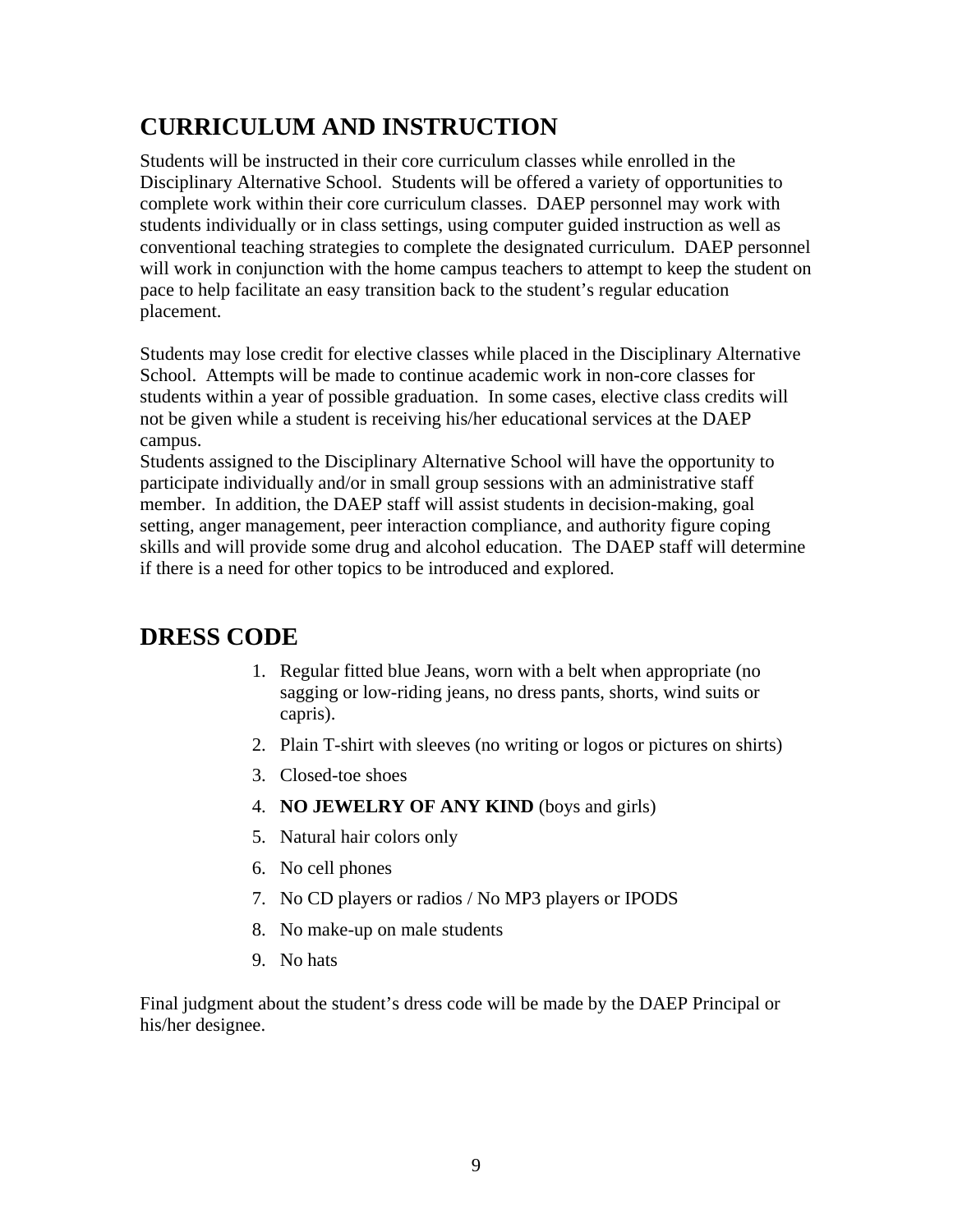# **GRADING GUIDELINES**

Credit will be given for all acceptable work completed at the Disciplinary Alternative School. **Grades for work done at the Disciplinary Alternative School will not replace previous grades but will be averaged with grades earned at the student's home campus.** At times, during a student's placement at DAEP, a student may be assigned homework from a DAEP staff member.

# **EXTRA-CURRICULAR ACTIVITIES**

**Students are not allowed to participate in or attend any school related functions on or off any Princeton or Farmersville ISD campus while enrolled at the Disciplinary Alternative School. Students are not permitted to visit any of the campuses in the district in which they receive their educational services until they have successfully completed their DAEP assignment and have been reinstated in good standing with their home campus. Students disregarding this stipulation may risk the possibility of further disciplinary action or law enforcement involvement.** 

# **MEDICINE AT SCHOOL**

A student who must take prescription medicine during the school day must bring a written request from his/her parent, and the medicine in its original, properly labeled container. It must be turned into the office at the very beginning of the school day and will be in a locked area. The student will be supervised to assure that the medicine has been taken as directed. **The school requests that medication be taken at home when feasible.** 

# **RELEASE OF STUDENTS FROM SCHOOL**

A student will not be released from school at times other than the end of the day except with permission from the principal or his/her designee and according to the campus signout procedures. A student who will need to leave school during the day must bring a note from his/her parent that morning. Unless the principal has granted approval because of extenuating circumstances, a student will not be released before the end of the instructional day.

A student who becomes ill during the school day should notify the principal or his designee. A DAEP staff member will decide whether or not the student should be sent home. **Students will be required to make up the time missed from the DAEP.**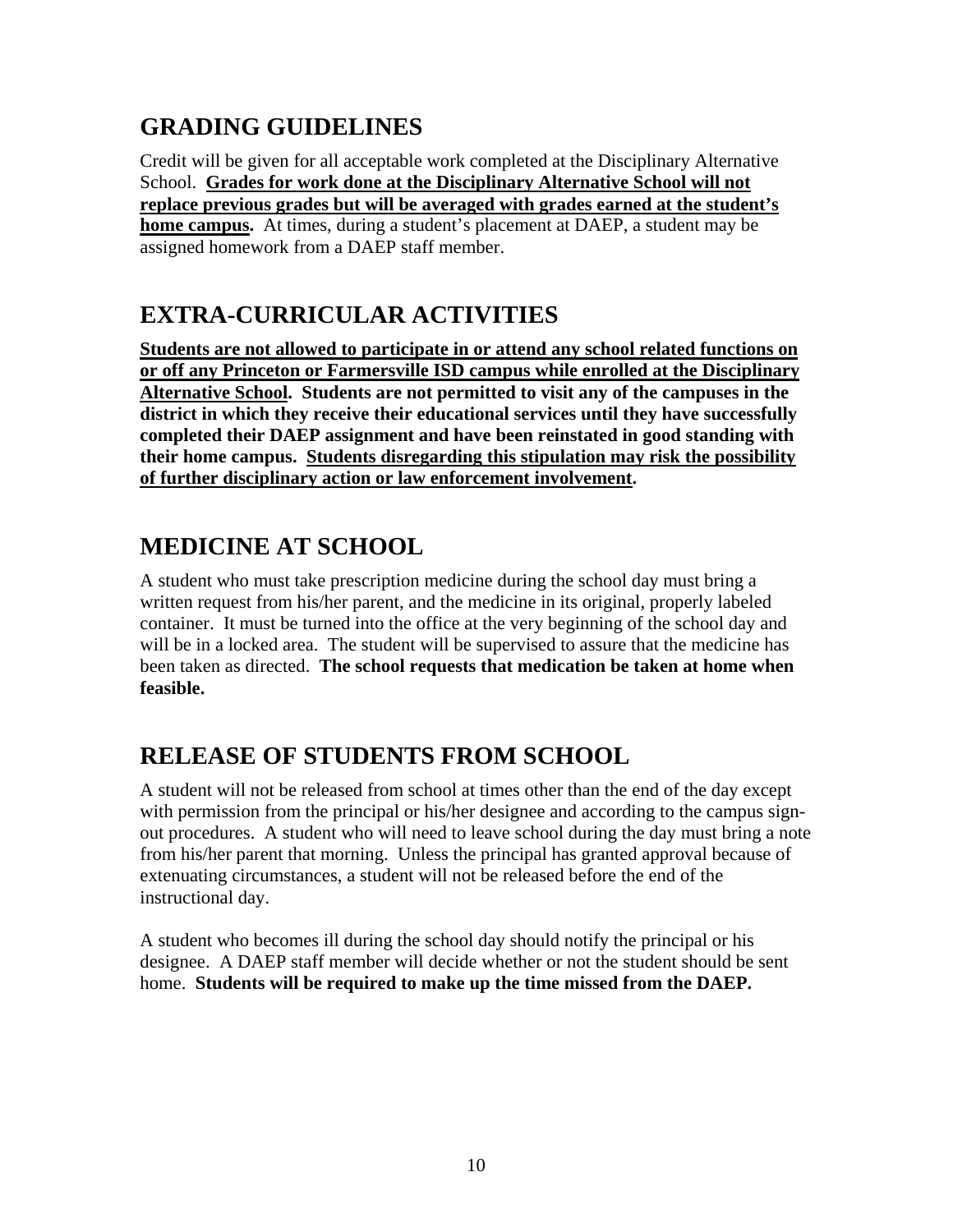# **REPORT CARDS**

Written reports regarding absences and student grades are issued to parents at least once every six weeks. The sending of report cards will continue to be the responsibility of the student's home campus.

### **SEARCHES**

In the interest of promoting student safety and attempting to ensure that schools are safe and drug free, district officials may from time to time conduct searches. Such searches are conducted without a warrant and as permitted by law.

Students' desks are school property and remain under the control and jurisdiction of the school even when assigned to an individual student. Students are fully responsible for the security and contents of the assigned desks.

Searches of desks may be conducted any time there is reasonable cause.

#### **Students at the Disciplinary Alternative School are subject to audio and visual monitoring at all times.**

# **SUPPLIES**

The required supplies for each student assigned to the Disciplinary Alternative School will be provided at the Special Programs Campus.

# **STATE ASSESSMENTS/BENCHMARK ASSESSMENTS**

Students are required to take all Benchmark assessments and TAKS on designated testing days. Additional assessments may be required by the student's home campus.

# **TELEPHONE USAGE**

Students will only be allowed the use of the telephone **in case of an emergency.** \* No cell phones are allowed in the classroom.

# **TECHNOLOGY**

Students at the Disciplinary Alternative Program cannot use their technology devices during their assignment at the DAEP. All technology devices, including cell phones, will be put into an individual envelope with the student's name on it, locked up, and returned at the end of each school day.